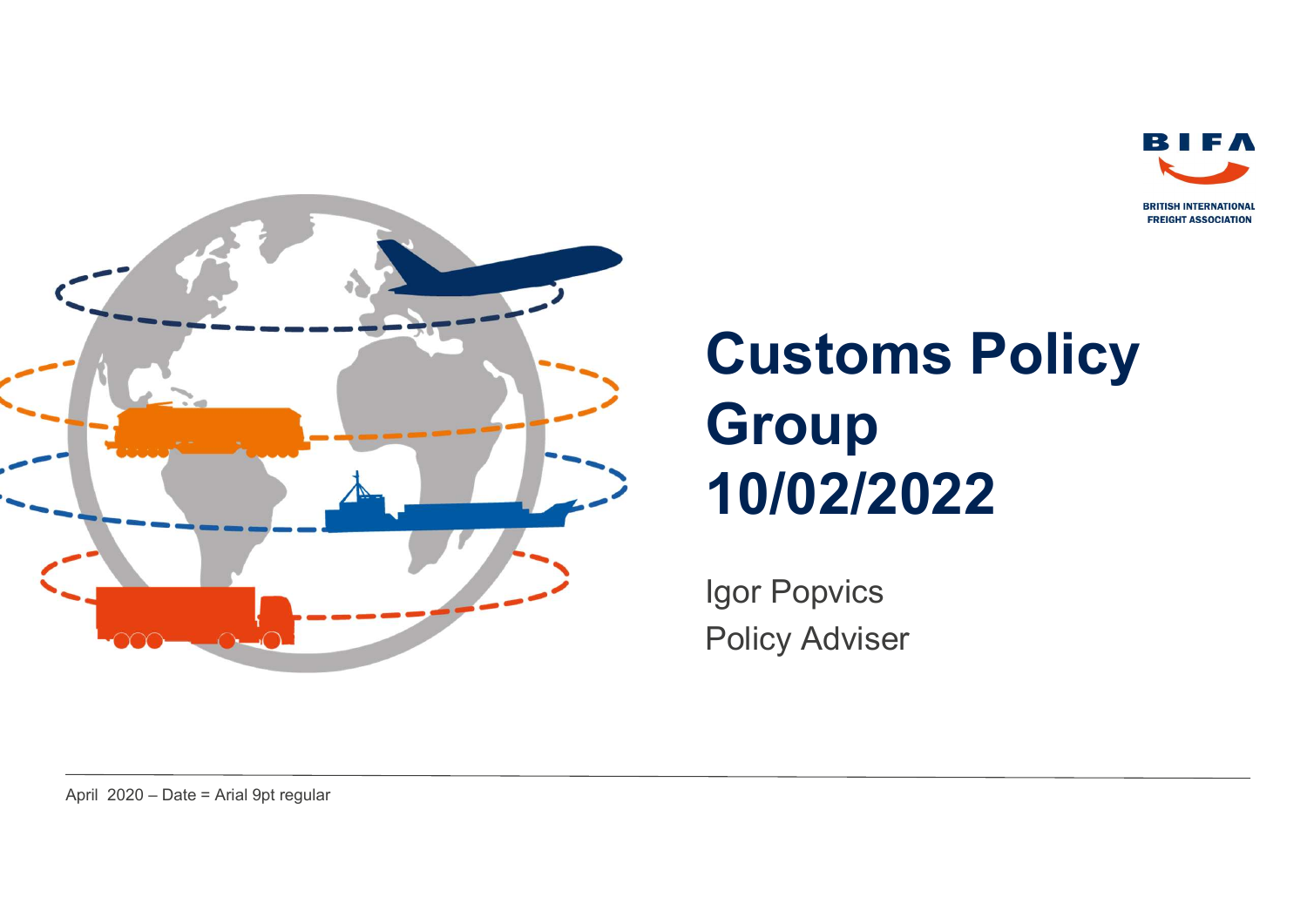### Competition Statement



• "Discussion at all BIFA meetings is confined to general industry/and or Association affairs. Persons chairing meeting, BIFA Secretariat Staff, or persons representing BIFA will not entertain discussion likely to contravene competition law, including but not limited to pricing, discounts, price timing and other sensitive information.

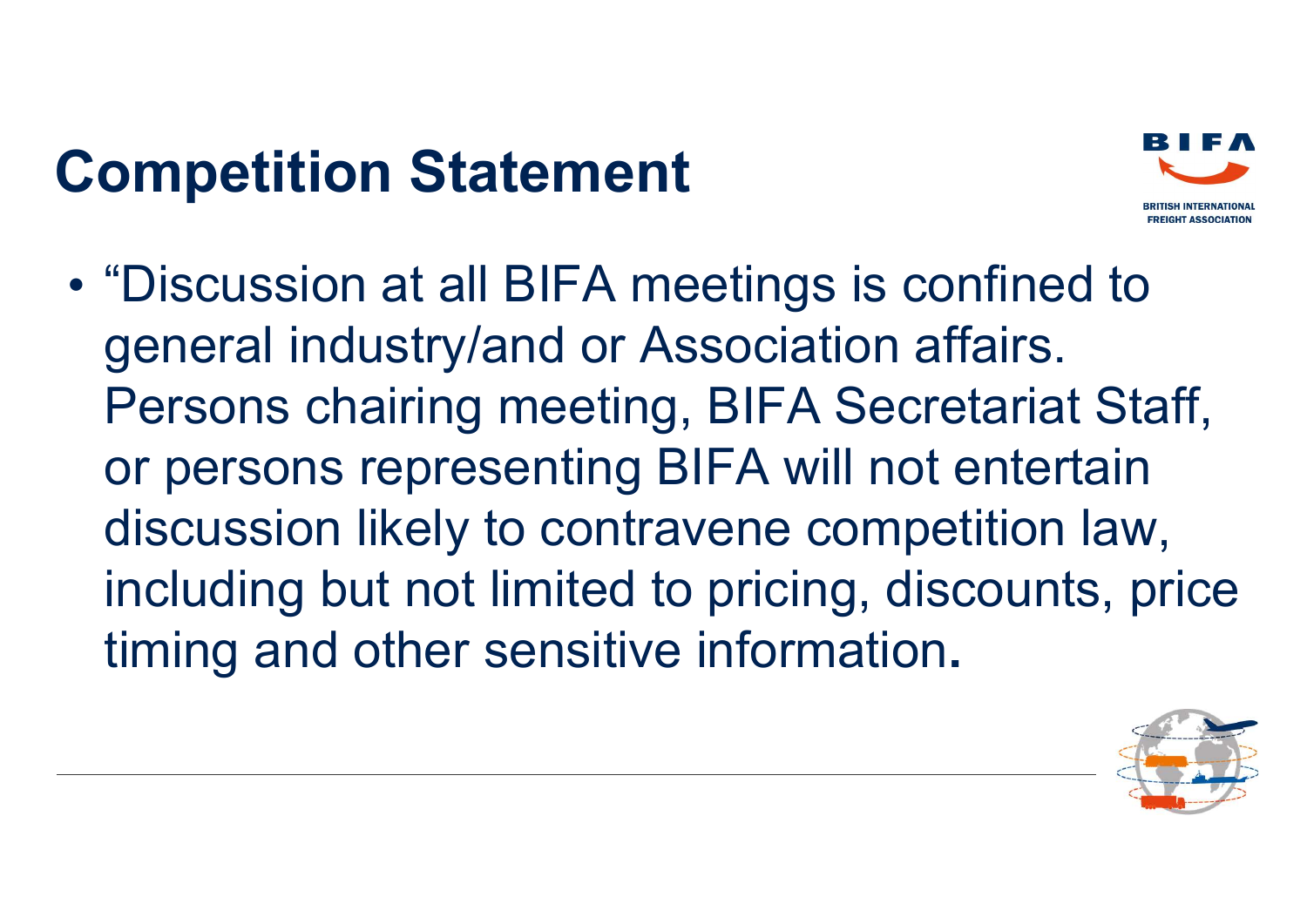#### Agenda point 2 Agree the Minutes of 18/11/2021



- Are the Minutes an accurate reflection of the meeting of the 18/11/2021?
- Are there any amendments to the Minutes required ?
	- Any points to add ?
- Is it in order for the Chair to sign the Minutes?

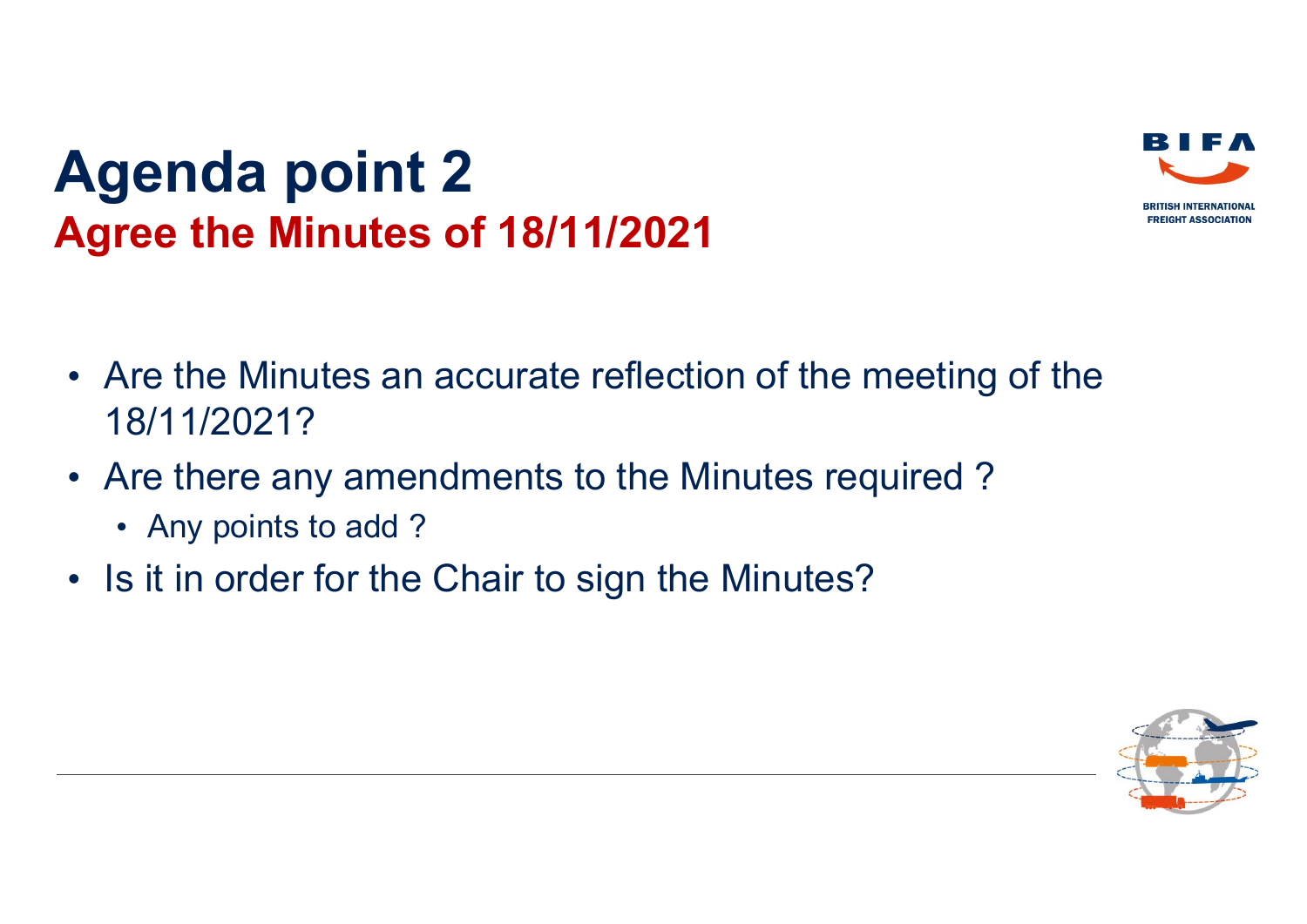# Agenda point 3 Agenda point 3<br>Matters arising from the Minutes of 18/11/2021



- There were no action points
- We believe that todays Agenda covers all matters of concern for Members

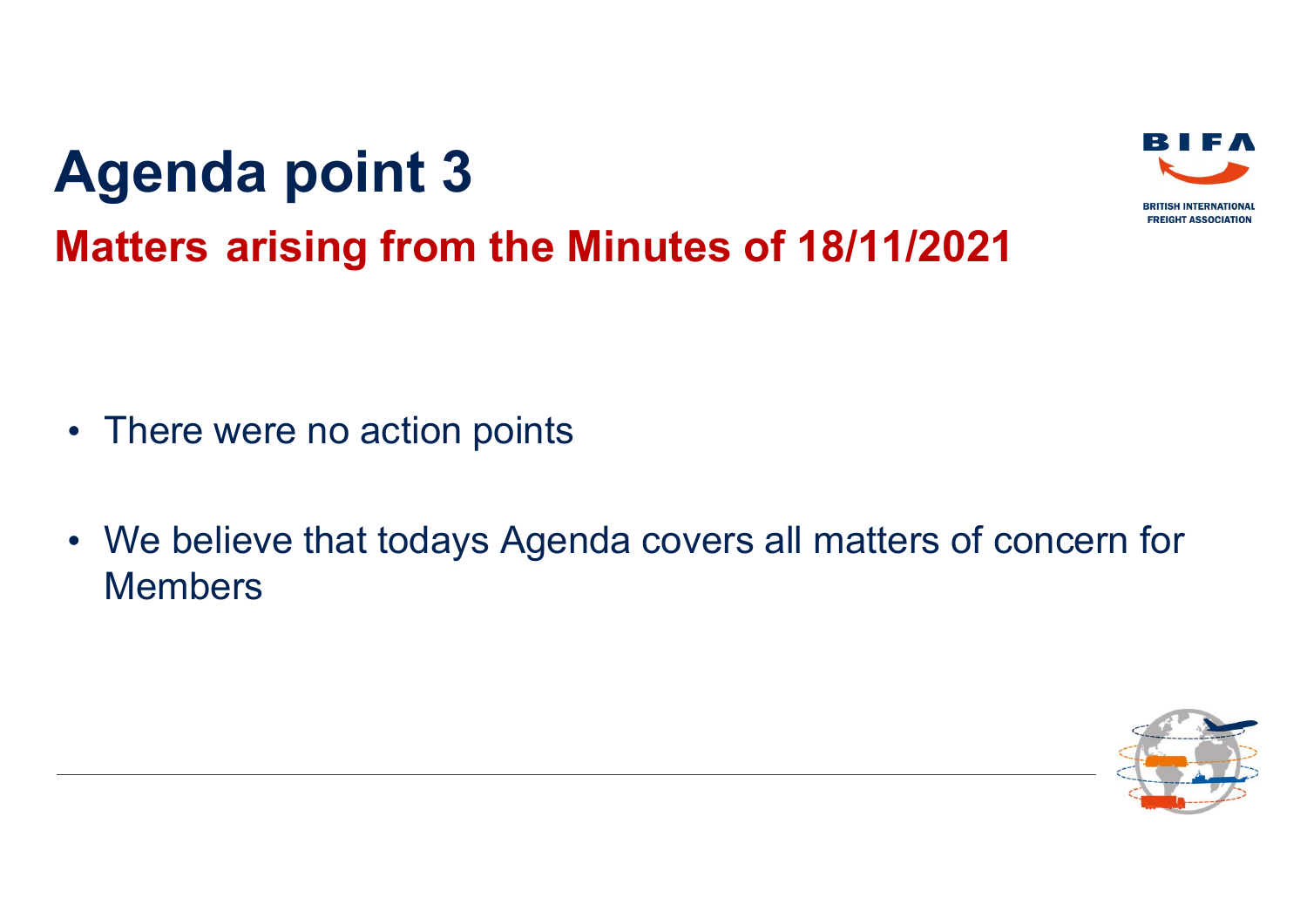

- HMRC
	- GVMS –main focus of enquiries from Members
	- Rules of origin and preference
- DEFRA
	- IPAFFS

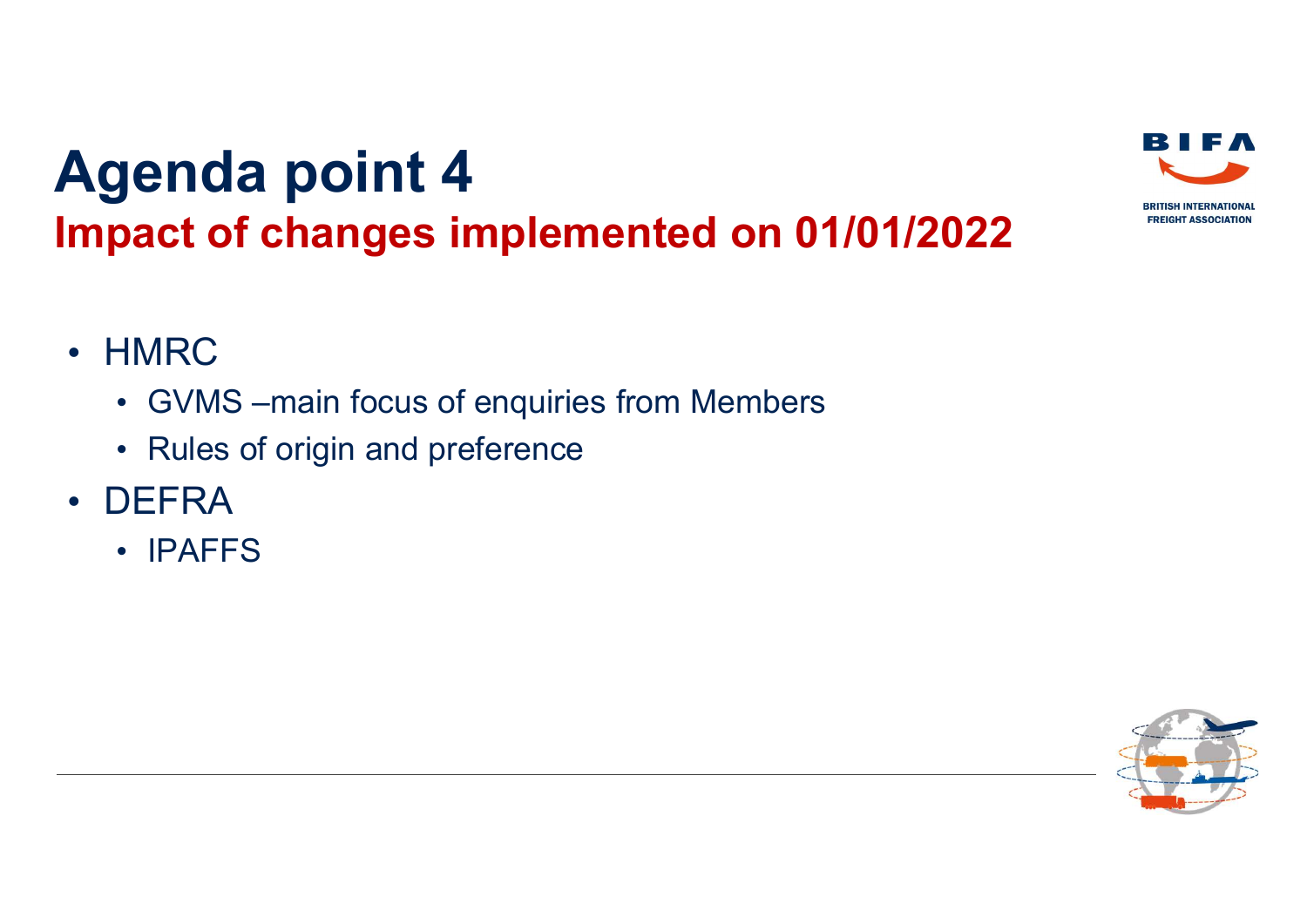# Agenda point 4 Impact of changes implemented on 01/01/2022 **Agenda point 4**<br> **• GVMS- well the good news is that freight has continued to move**<br>
• GVMS- well the good news is that freight has continued to move<br>
• Members have noted:



- But there are significant issues
- Members have noted:-
	- System and procedural related problems
	- Procedural complexity particularly at "Dual" ports which are both using GVMS and an Inventory system
	- Compliance related issues
	- Is most effective/accurate when the freight forwarder raises the GMR



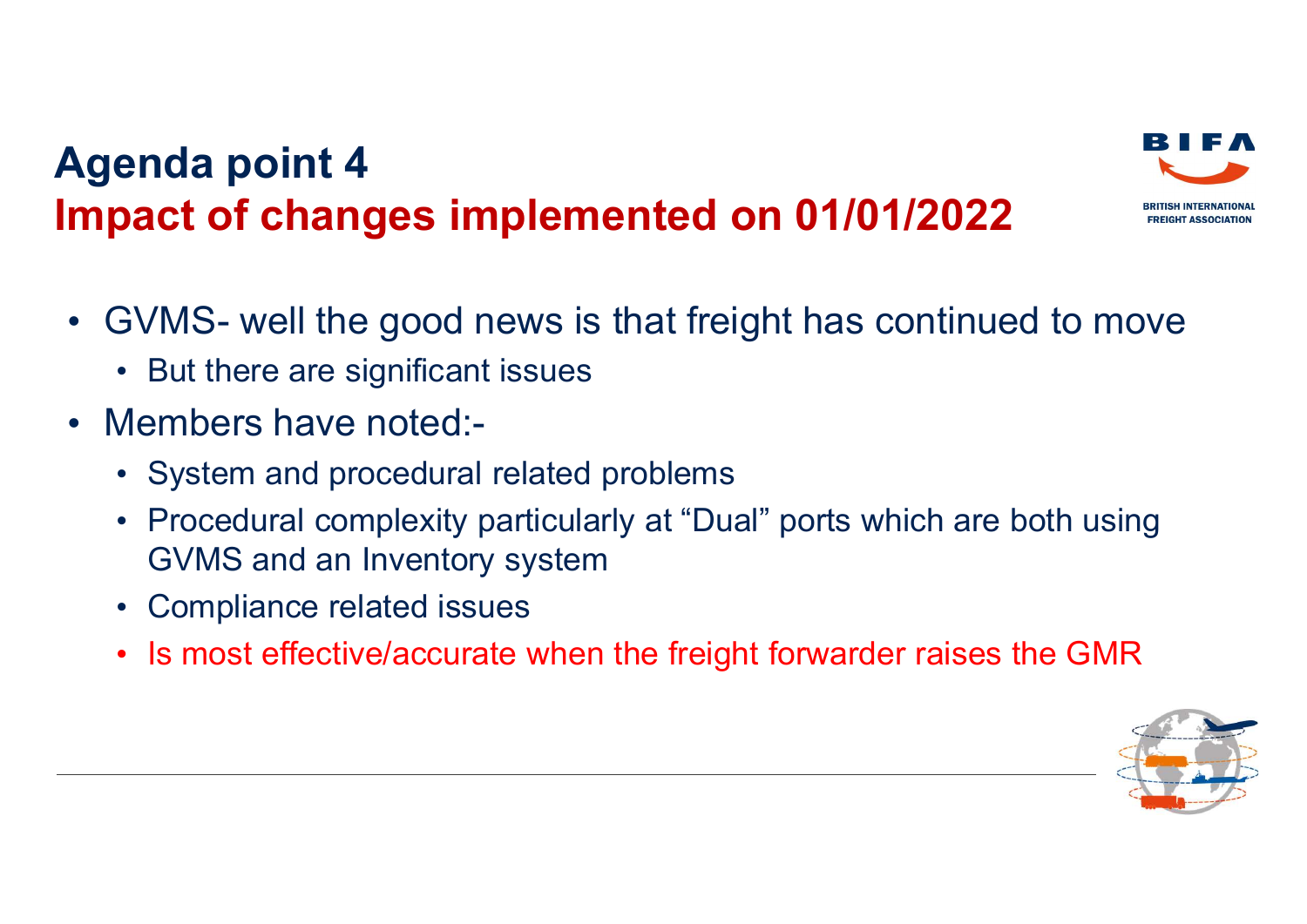

- GVMS relies on everyone doing everything correctly and in the right order:-
	- In an inventory environment the system provides the controls and checks to prevent non-compliance
	- In other modes there is a much greater division between those moving goods and those ensuring customs controls and release of the goods

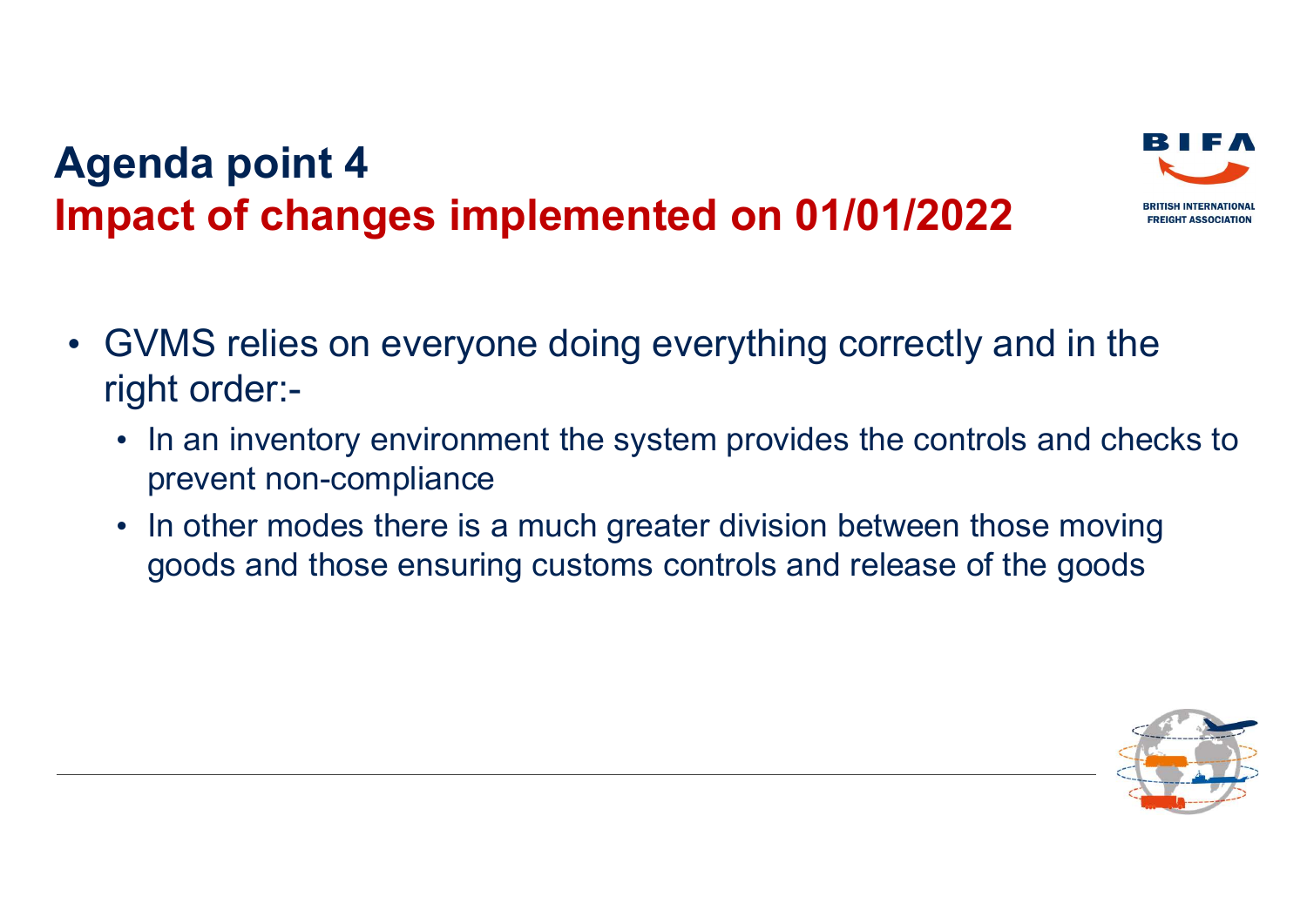

- Hauliers not attaching all Entry Numbers to MRN
- Some misuse by hauliers of EIDR in first two weeks
- Belief that ferry companies are not scanning all GMRs
	-
- Very significant increase in Members workload correcting these mistakes:-
	- Fed up they are correcting others errors

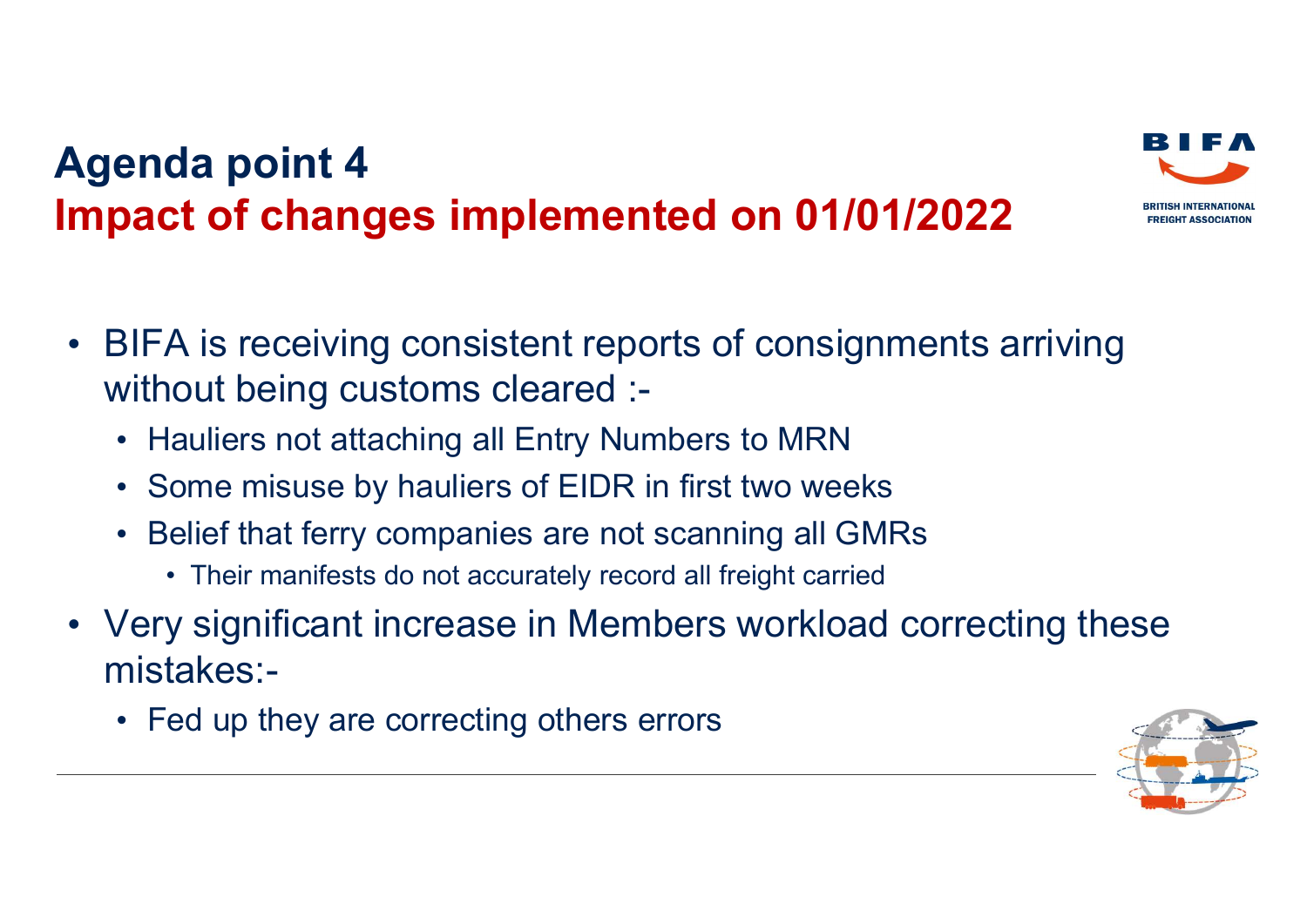

- Messaging issues:-
	- Could include more information including visibility of individual shipments group under a GMR.
	- Who can see the data
- Many believe that non-compliance is under-reported:-
	- Code RRS01 retained when an entry is manually arrived creating false reporting

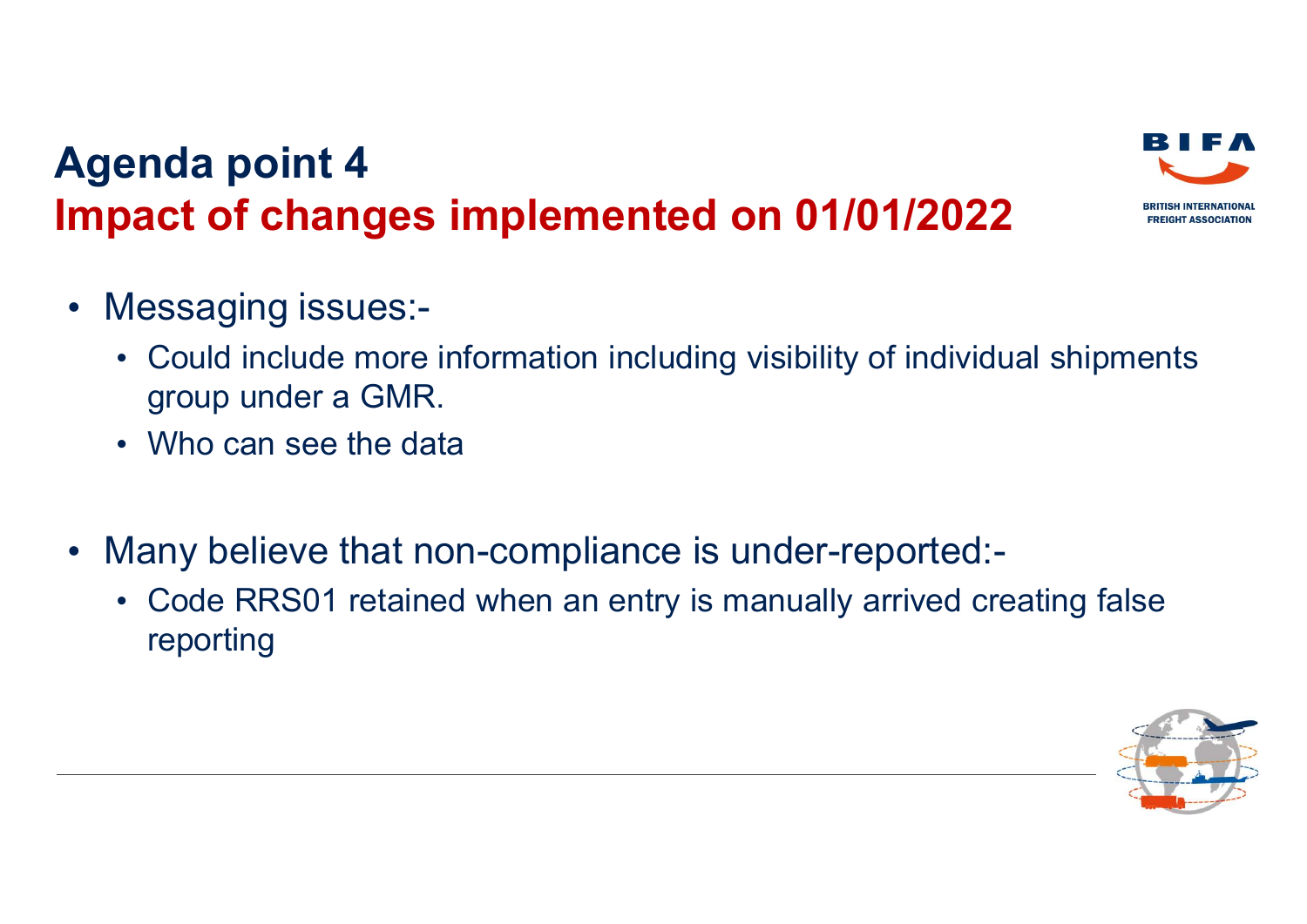# Agenda point 4 Impact of changes implemented on 01/01/2022 **enda point 4**<br> **• Confirmation of changes implemented on 01/01/2022**<br> **• Confirmation with no customs declaration being sought- hope that it will be**<br> **• Confirmation of correct remedial action being sought- hope that it**



- Reports of shipments particularly from Spain and Italy arriving at UK destination with no customs declaration being submitted?:
	- based on Option 1 of CIP1 of 2021
- Resolved the export issue surrounding the auto-departing of EXA in 6 days – now extended to 15 days
- BIFA is pressing for changes to facilitate the use of a C21 in conjunction with GMR movements

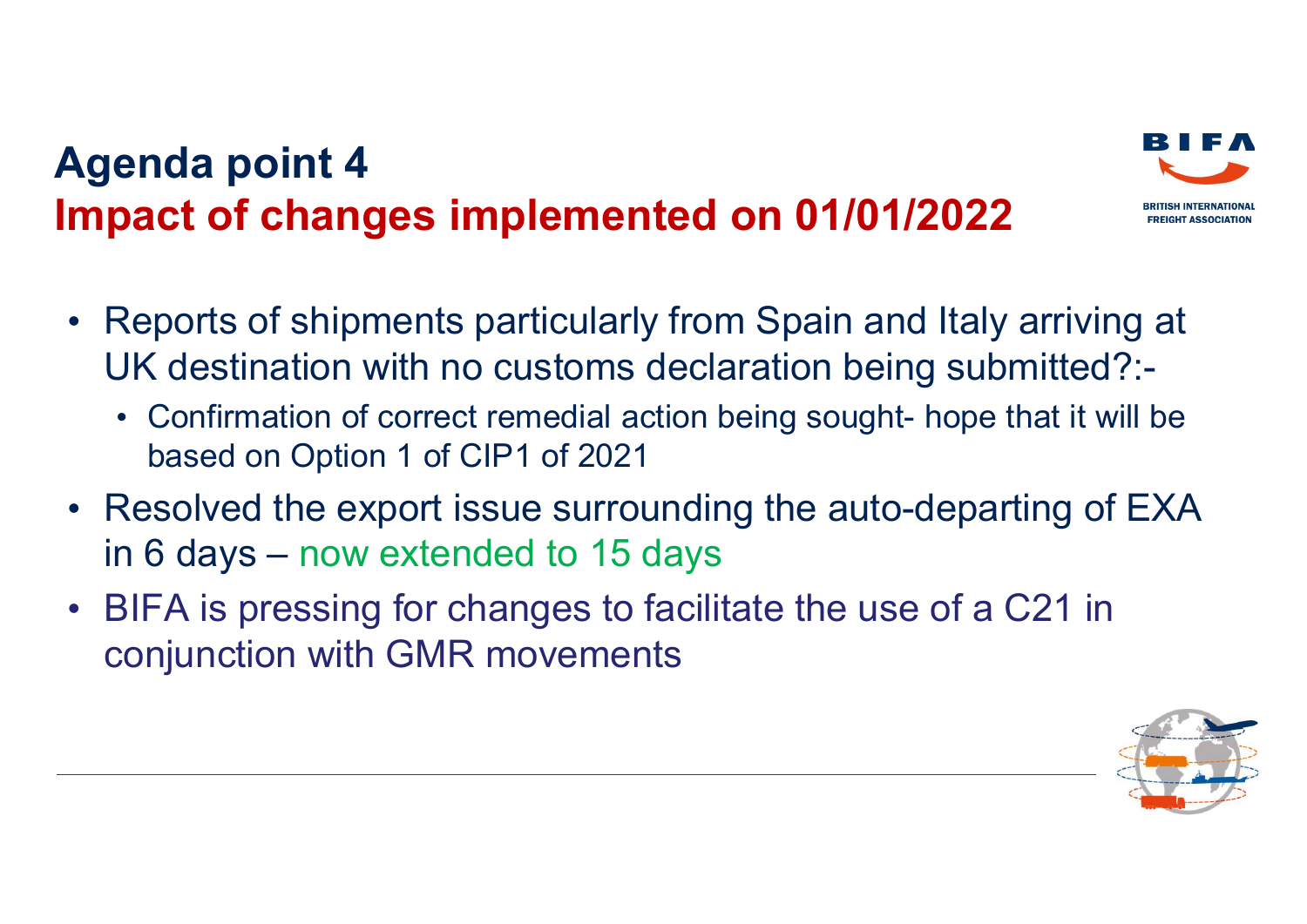

- There have been concerns raised by BIFA Members regarding the export departure message not being generated at time of departure Agenda point 4<br>
• There have been concerns raised by BIFA Members regarding the<br>
• There have been concerns raised by BIFA Members regarding the<br>
• cofficial evidence of departure to permit zero rating of export inv.<br>
• Go Agenda point 4<br> **elects**<br> **elects**<br>
• There have been concerns raised by BIFA Members regarding the<br>
export departure message not being generated at time of departure<br>
• Official evidence of departure to permit zero rating
	- Official evidence of departure to permit zero rating of export inv.
- 
- be issued.
- VAT office aware and will accept commercial documentation as per VAT Notice 703
- BIFA Members face additional work due to problem.

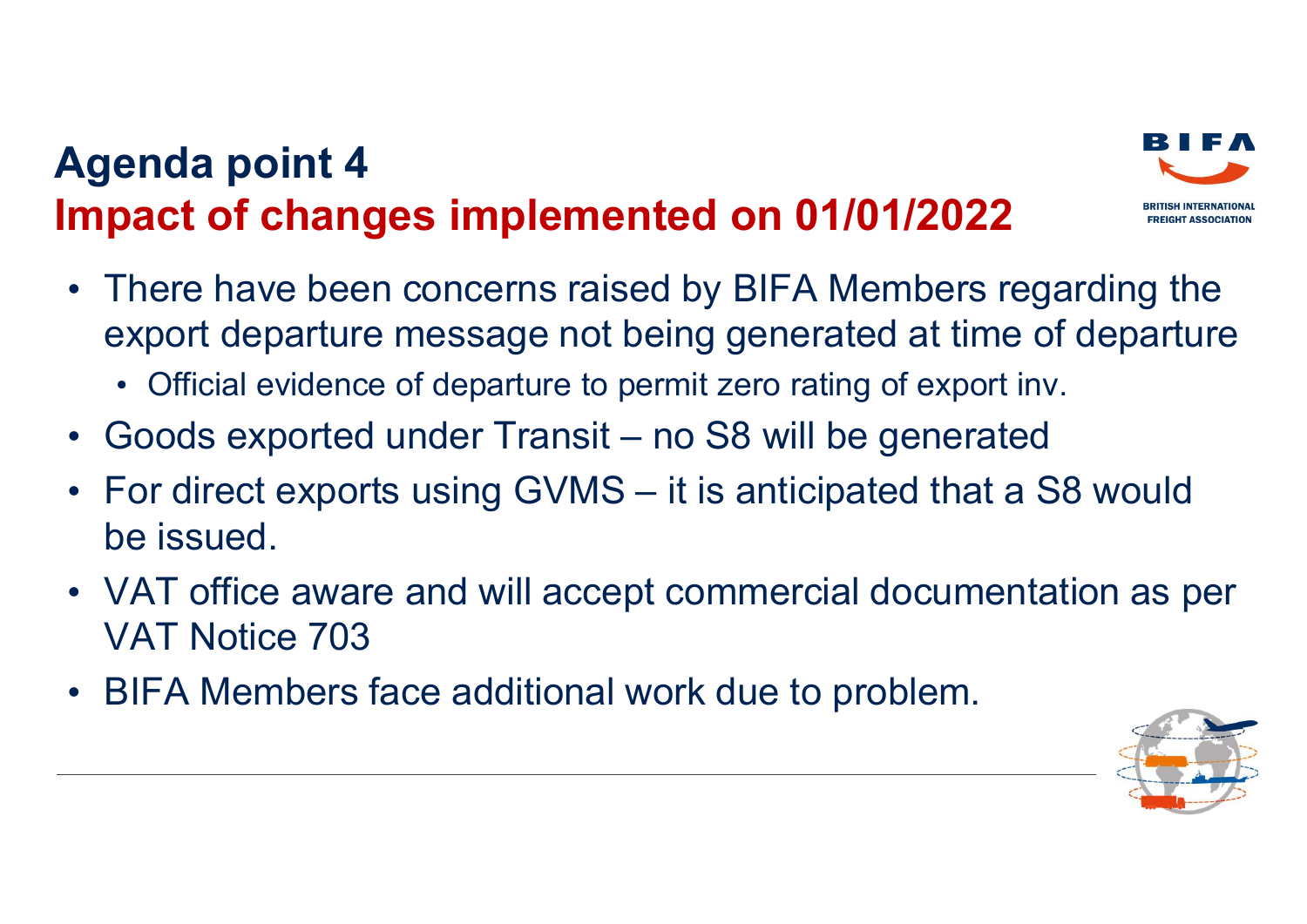#### Agenda point 4 Potential improvement to GVMS



- Still relatively early days but Members have concerns about GVMS functionality and capability
- Belief that GVMS needs :-
	- Changes in notification messages
	- Better visibility of entry numbers etc for driver etc
	- All messages to show timings
	- Check digit of total pieces covered by GMR matches piece count on entries attached to it
- Will others produce systems to provide a more compliant system?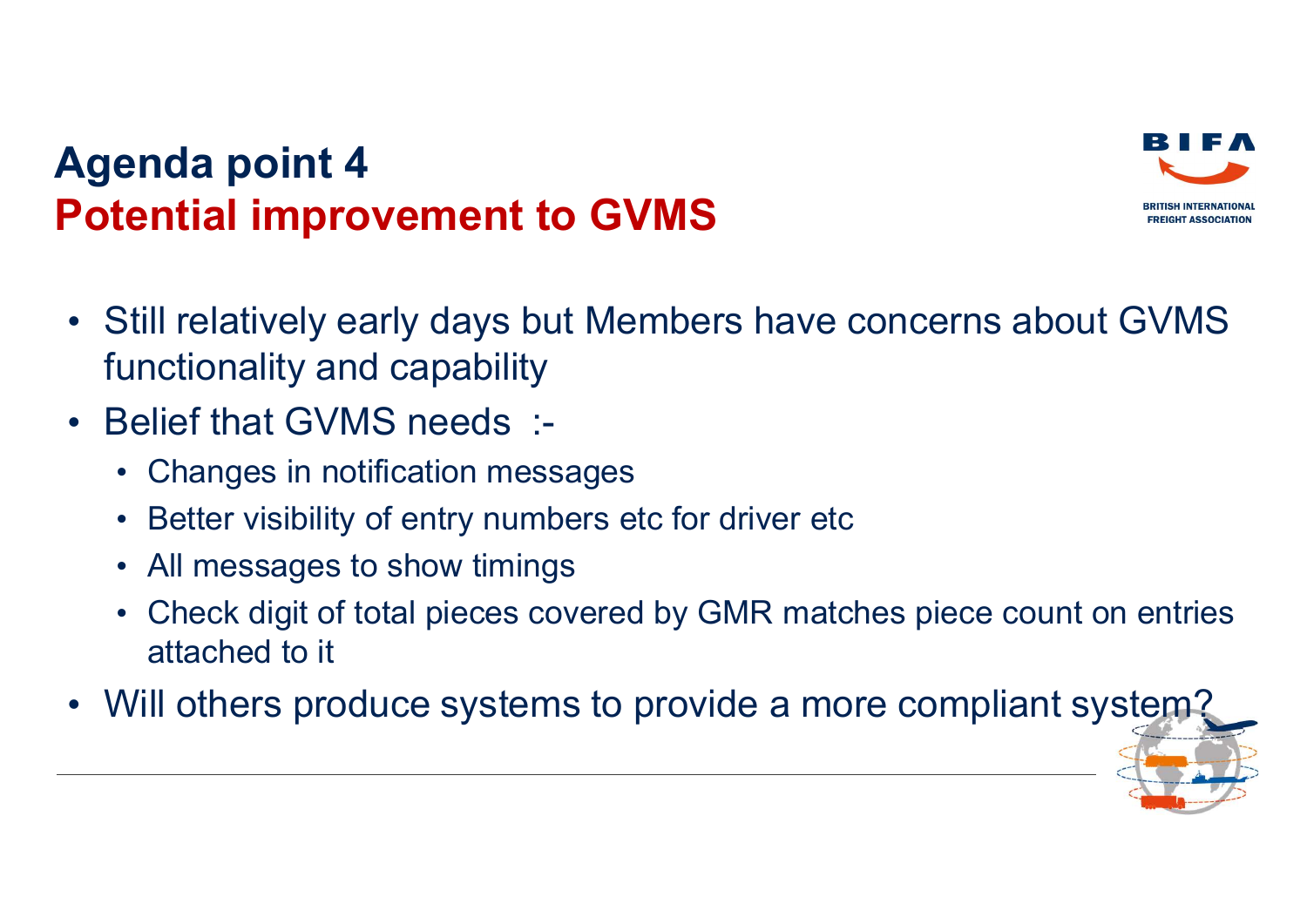# Agenda point 5 Summary of changes due on 1<sup>st</sup> July 2022 enda point 5<br>
Import of changes due on 1<sup>st</sup> July 2022<br>
Stage 3 of implementation of Border Controls<br>
• Import Safety and Security Declaration - ENS



- Stage 3 of implementation of Border Controls
	-
- DEFRA
	- Full IPAFFS
	- POAO shipments have to report BCPs
	- More inspections of SPS goods

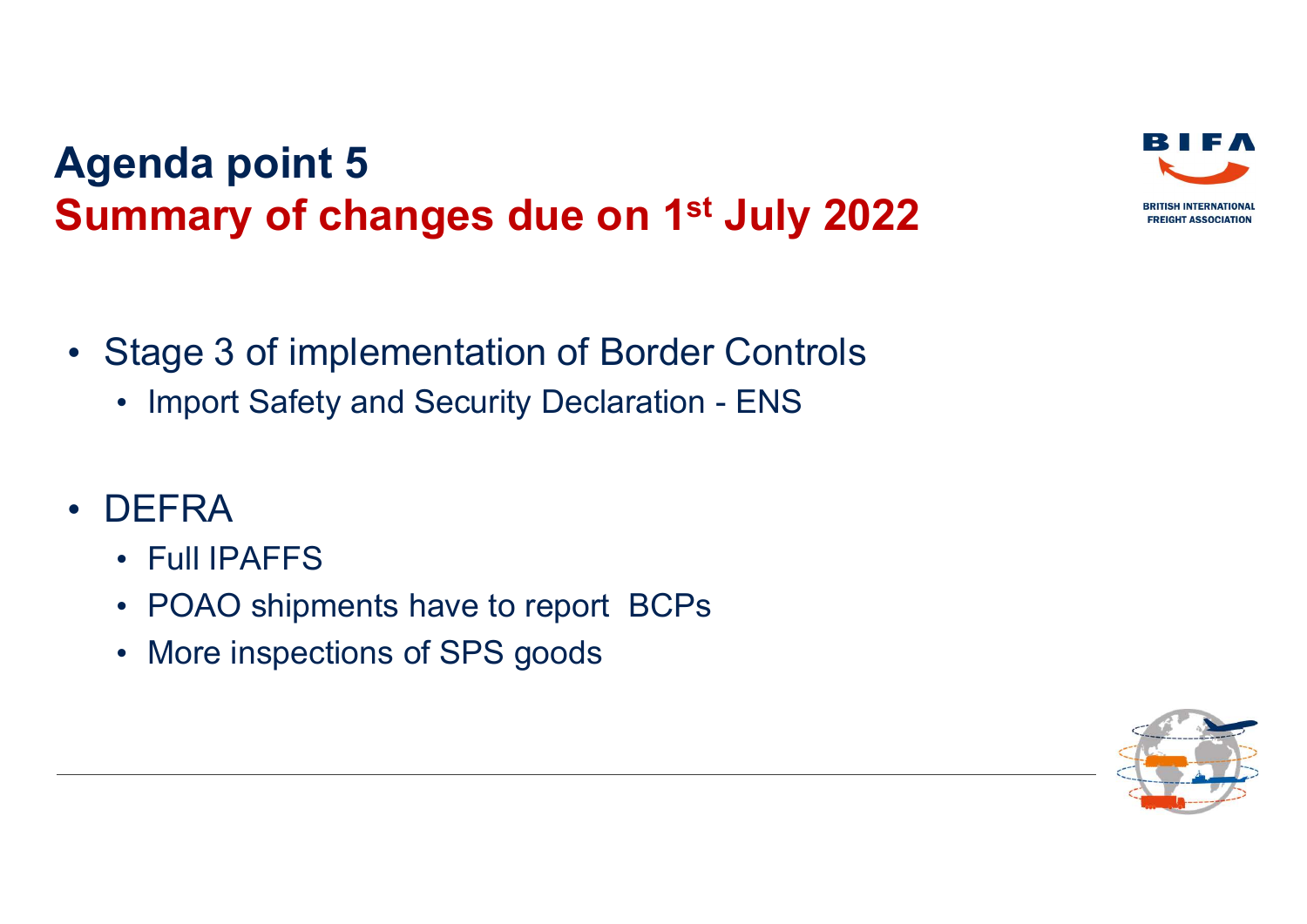#### Agenda Point 6 Single Trade Window



- The purpose and proposed attributes of the Single Trade Window;
- Who must/can use it
- How will data be collected and used by government departments
- What system changes will be required by users?
- Negative impacts on forwarders? The potential of self-declaration of border data into the STW is seen as detrimental
- Community System Providers (CSPs) role of them
- Are there opportunities around a supply chain visibility function through this STW and how will carriers react?



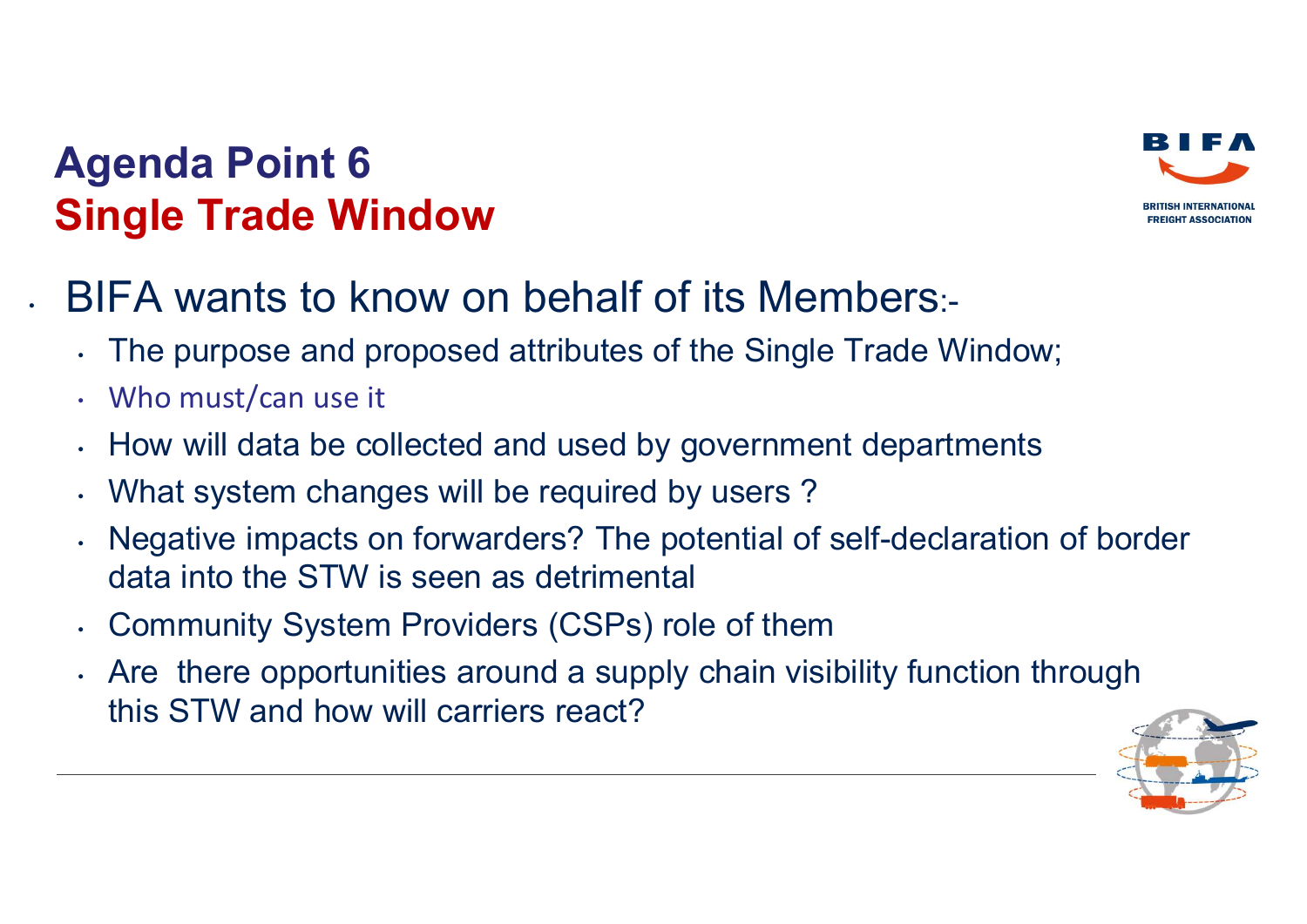

### Agenda point 7 Plastic Packaging Tax

- Environmental tax aims to encourage the use re-cycled plastic
- Impact in freight forwarder:-
	- As clearance agent for importer-Negligible
- **enda point 7<br>• Astic Packaging Tax**<br>• As clearance agent for importer-Negligible<br>• As clearance agent for importer-Negligible<br>• As purchaser and user of in freight forwarding activities Could be more<br>• significant<br>• To significant
- To minimise impact ensure that plastic packaging containing at least 30% of recycled materials is purchased.

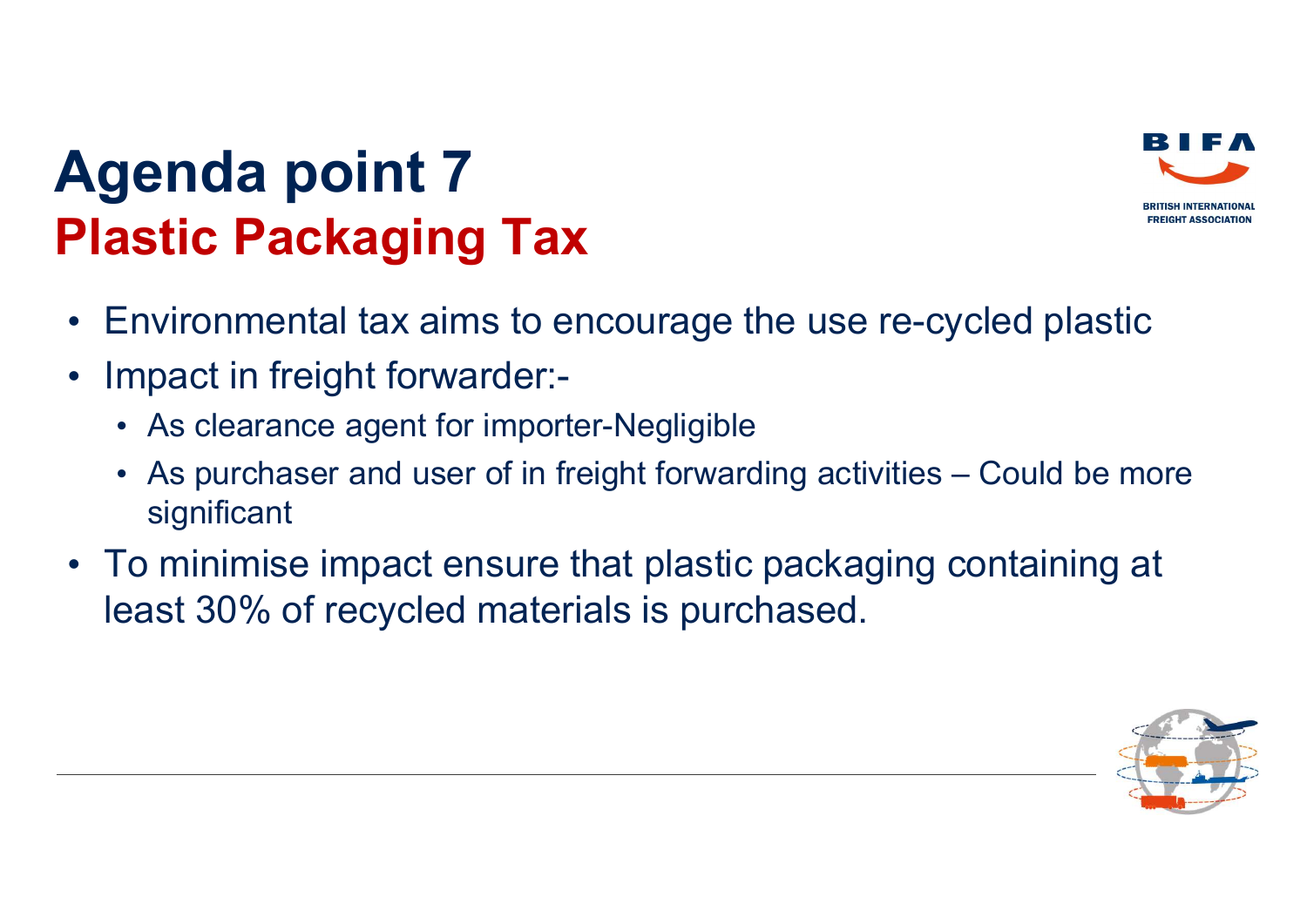Agenda point 8



#### • Training Updates from Carl Hobbis

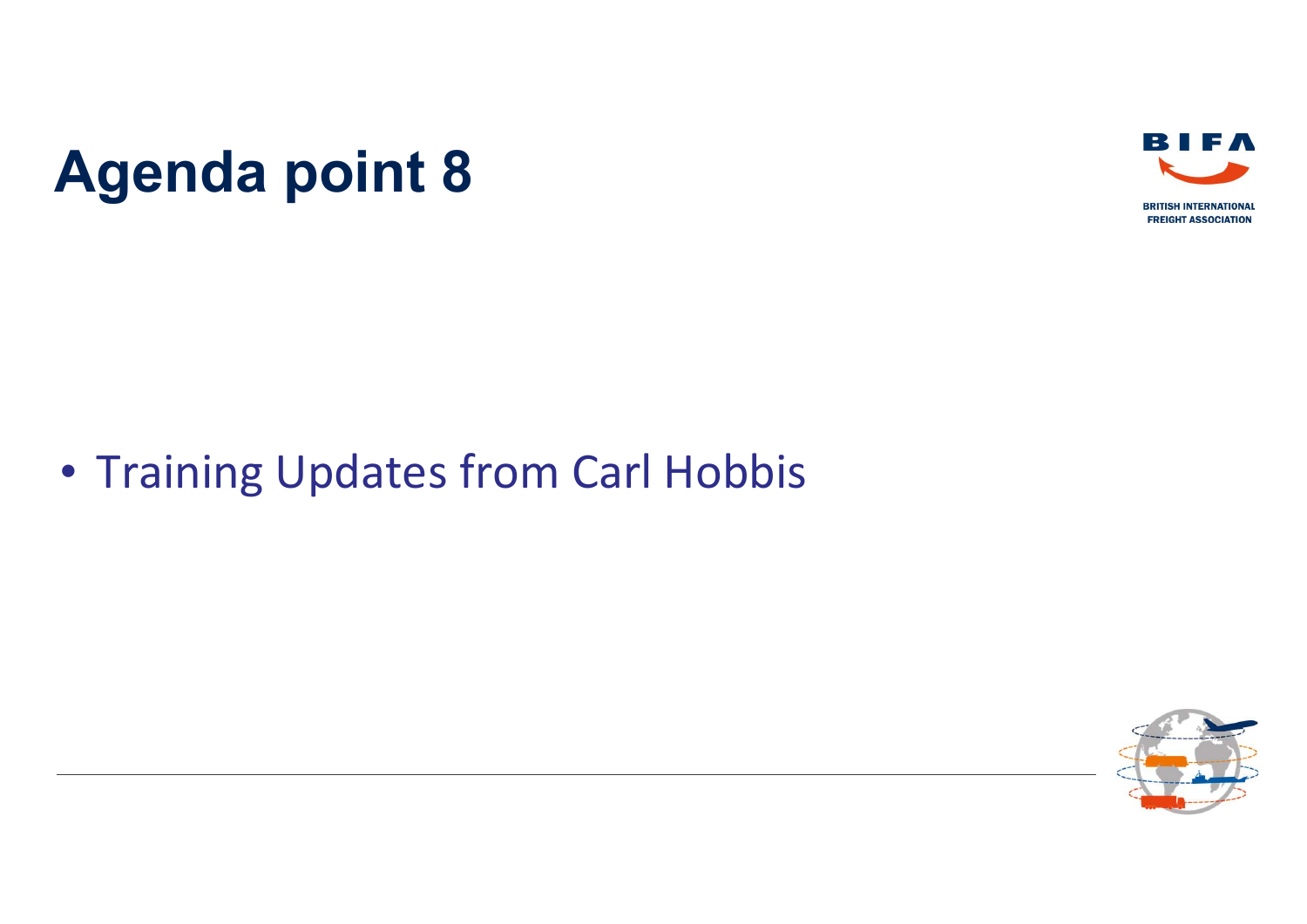Agenda point 9



## •Any other business

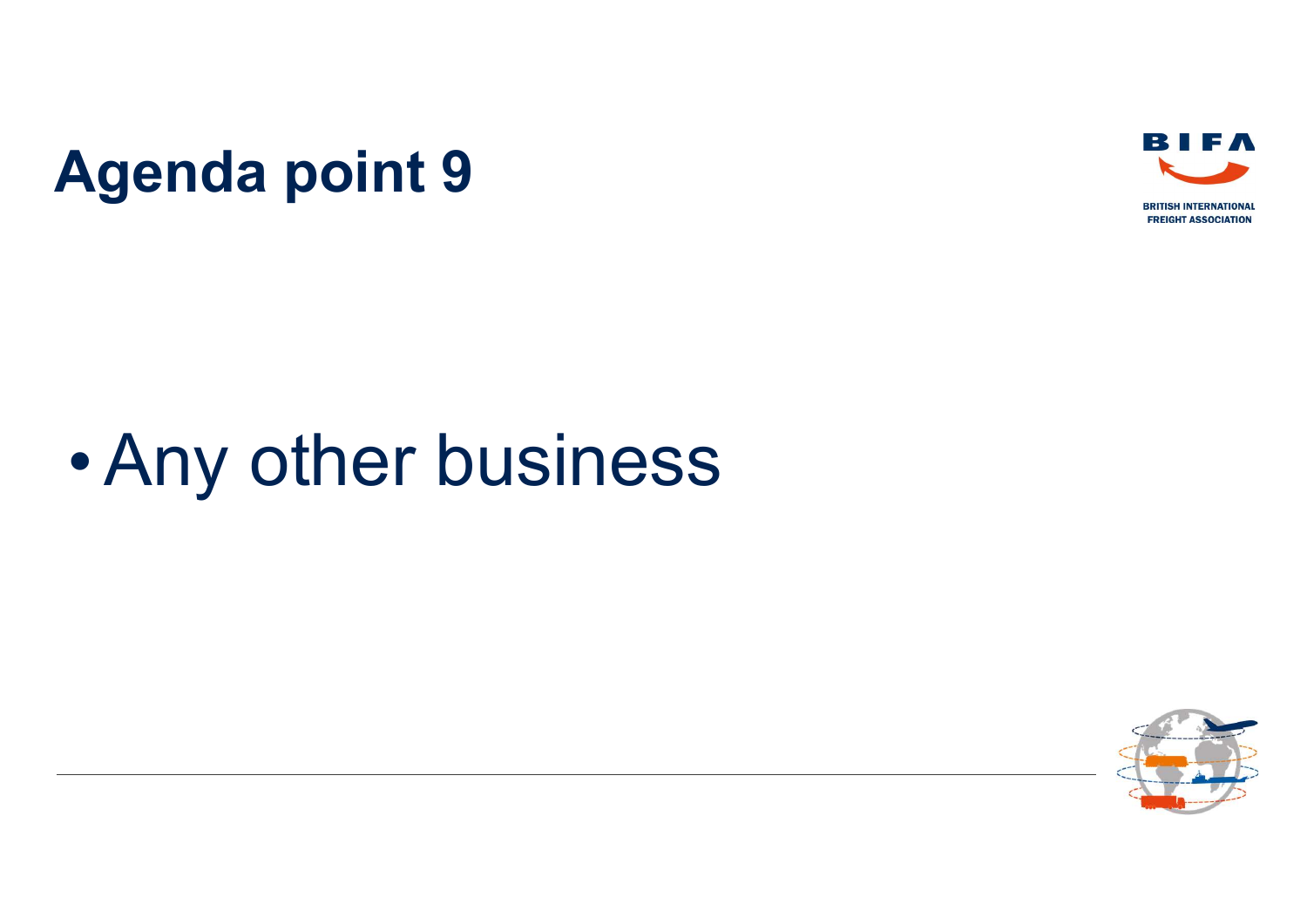



### • Date of next meeting 12<sup>th</sup> May 2022

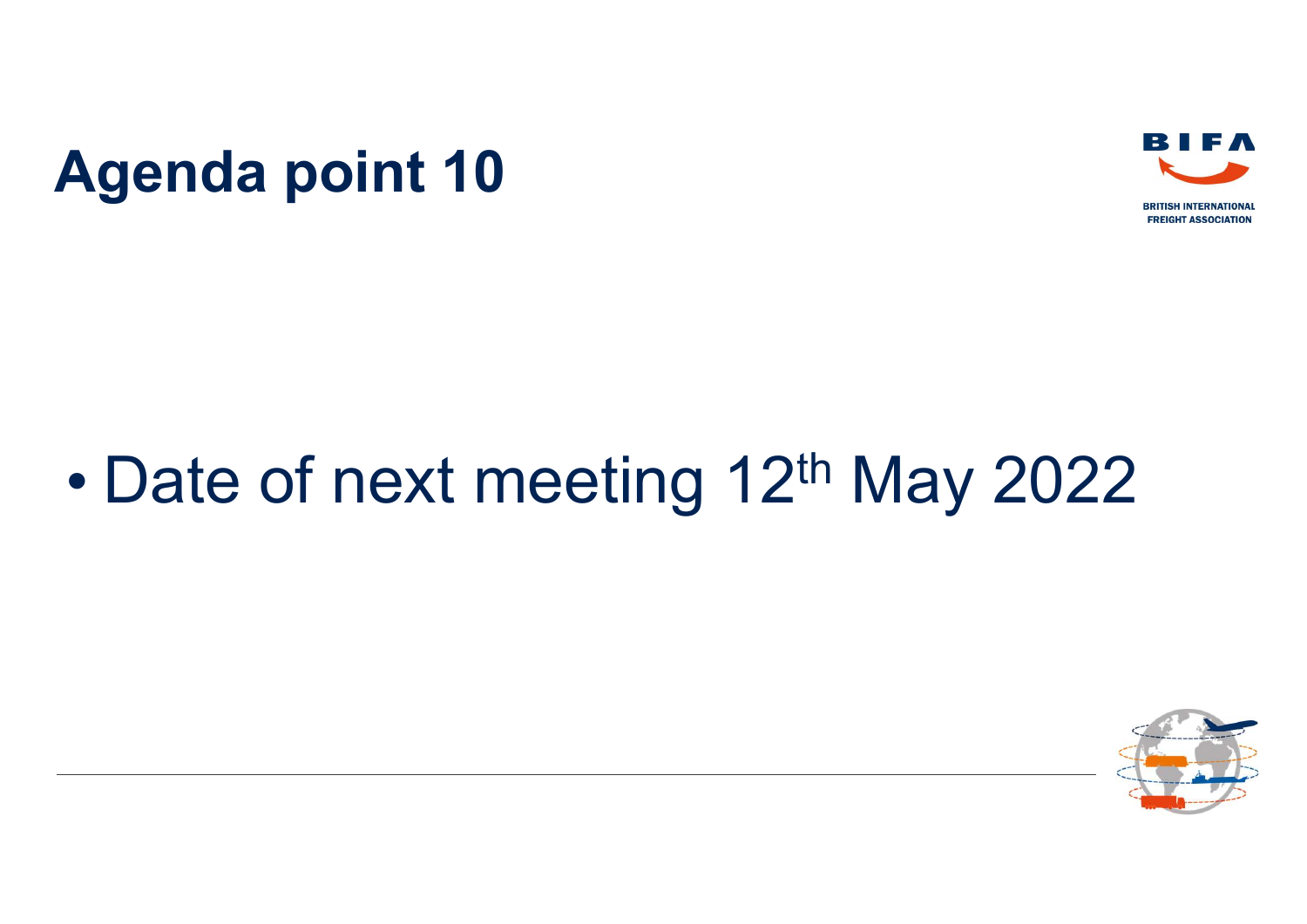RW1



# Thank you for attending **Thank you<br>for attending**<br>Igor Popovics<br>Policy Adviser<br>Email :- i.popovics@bifa.org

**BRITISH INTERNATIONAL FREIGHT ASSOCIATION** 

Igor Popovics Policy Adviser